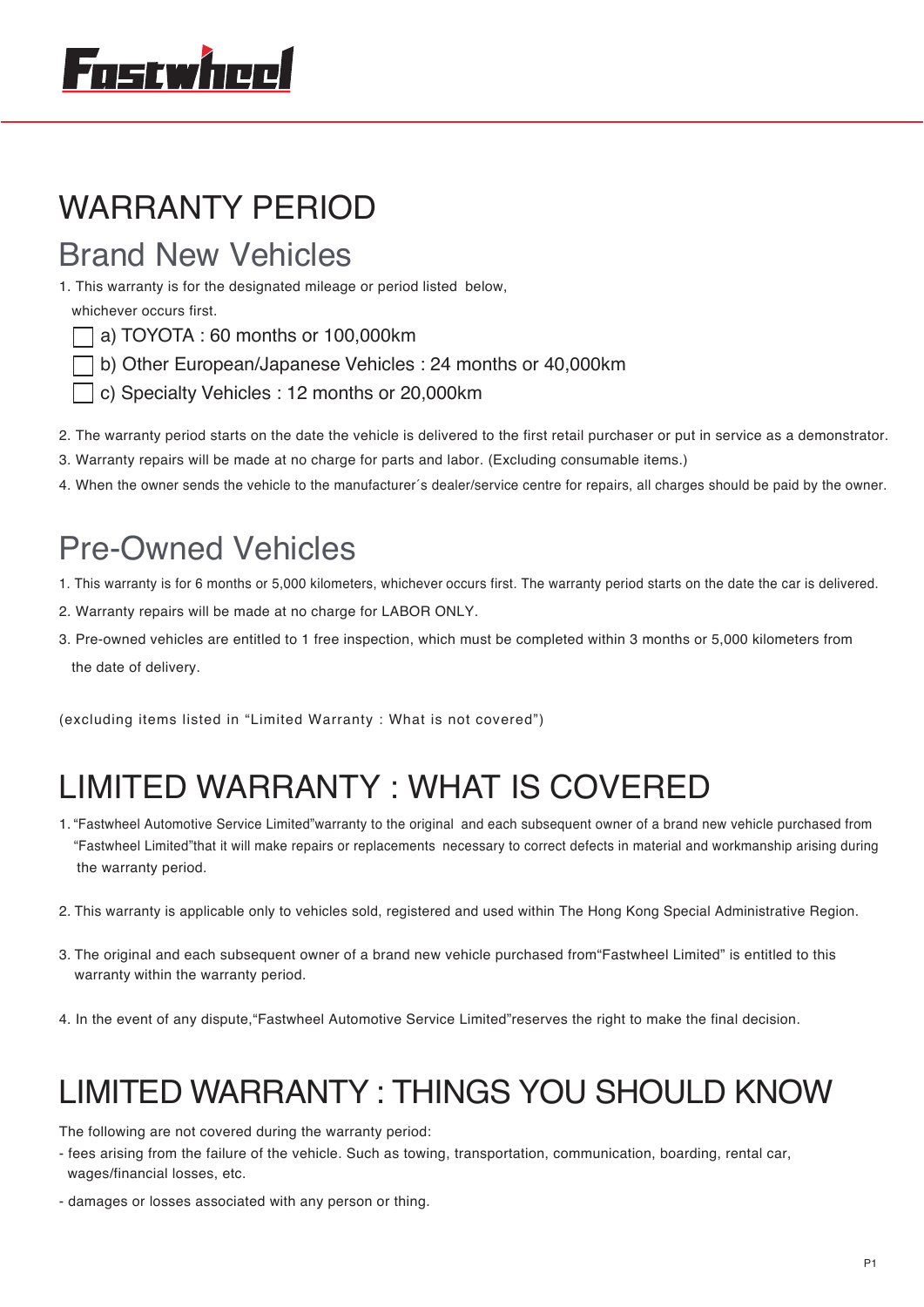## LIMITED WARRANTY : WHAT IS NOT COVERED

#### Items which are NOT covered:

- 1. All non-original parts and accessories. Any consequential damages from the installation of these non-original parts and accessories.
- 2. Normal Maintenance Items: cleaning and polishing, lubrication fluids and filters, engine tune-up, replacing worn wiper blades, wiper rubber inserts, brake pads and discs, and clutch discs and pressure plates and other consumable are some examples of normal maintenance services cars require and are not covered by this warranty.
- 3. Damages caused by the following cirumstances :
	- a) Use of improper fluids, filters or waxes ;
	- b) Failure to comply with the suggested service schedule.
	- c) Conditions or damages caused by nature or weather, natural disasters, riots, or wars.
	- d) Repairs made at non-designated service centers are not covered by the warranty.
- \* Please note the differences between defects and damages as defects are covered while damages for whatever reasons are not.
- 4. Vehicles with altered odometers and incorrectly displayed mileage.
- 5. Deterioration in paint, trim or other appearance items.
- 6. Defects arising from repairs performed at non- designated service centers.
- 7. Alterations or problems arising from the alterations by changing or adding/subtracting to the car.
- 8. Problems arising from usage of non-factory approved parts.
- 9. Damages arising from or caused by misuse of vehicle, driving manner which exceeds the vehicles intended limitations, and other human factors such as intentional damages, riots , wars , etc.
- 10. Any vehicle which has been damaged to such an extent that the owner, insurer, financing institution or leasing company determined the vehicle to be a"total loss""write off" or equivalent. Any parts repaired or replaced; or any subsequent consequential damage under an insurance claim.
- 11. Subjective sensual feelings that do not affect the performance and quality of the vehicle.
- 12. Noises caused by normal deterioration of parts.

## OWNERS OBLIGATIONS

- 1. It is the owner´s responsibility to maintain the vehicle according to the suggested service schedule. All maintenance services must be accomplished to keep your warranty coverage valid. Receipts and service records must be retained in the event questions arise concerning maintenance. All receipts and records should be transferred to the subsequent owner of the vehicle.
- 2. In order for the warranty to be valid, all services and mainte nance work must be performed at designated service centers.
- 3. Towing fees are the responsibilities of the vehicle owner and are not reimbursed.
- 4. Improper repair or service work performed at non-designated centers will void your warranty.

(Vehicles must be serviced and inspected at designated service centers every 6 months or 5,000 kilometers, whichever occurs first.)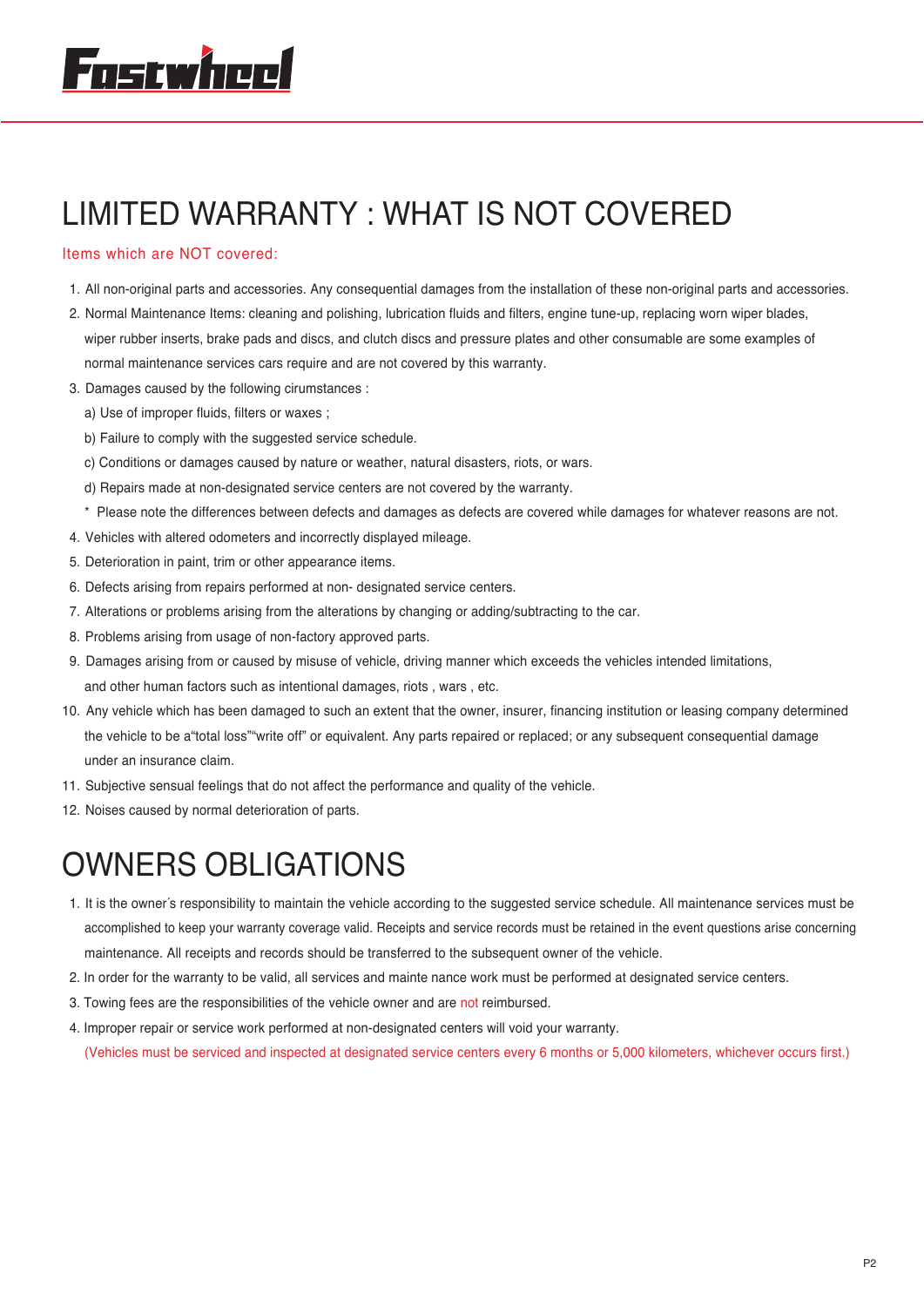# Fostwheel

### 保用期

### 新車

1. 以交車日起計算,保用期為指定年期或公哩,以先到達者為終止期.

- □ a) 豐田系列 : 保用期為五年或十萬公哩
- □ b) 其他歐日系列: 保用期為兩年或四萬公哩
- □ c) 特別車種系列:保用期為一年或兩萬公哩
- 2. 保用期間開始日期為交車給首位車主或當車輛開始為展銷車.
- 3. 保用期內保用範圍之人工及零件全免.(只包括非自然損耗件)
- 4. 如閣下之車輛到原廠維修時,閣下須自行繳付廠方費用。

### 易手車

- 1. 以交車日起計算,保用期為六個月或交車時之哩數起計算五千公哩. (以先到達者為終止期)
- 2. 保用期內,人工費用全免.(零件及其餘收費則由車主負責)
- 3. 車輛於交車後在3個月或5000 公哩內首次到本公司保用可獲贈免費檢查服務.

(詳情請參閱保用及非保用範圍)

### 保用範圍

1. 於保用期內"極速汽車服務有限公司"將負責免費維修或更換證明因品質或安裝不妥善而導致損毀之零件.

- 2. 此保用服務只適用於香港售出,登記及行駛之汽車.
- 3. 新車主及汽車轉售後之車主均可在保用期內享有保用服務.
- 4. 如有任何爭議"極速汽車服務有限公司"保留最終決定權.

### 保用條件

保用不包括附帶費用例如:

- -在故障修理期間的經濟補償,或租賃代用車輛之費用.
- -因出現故障而支付於拖車,通訊及其他費用,任何有關人身傷害或財產損失.